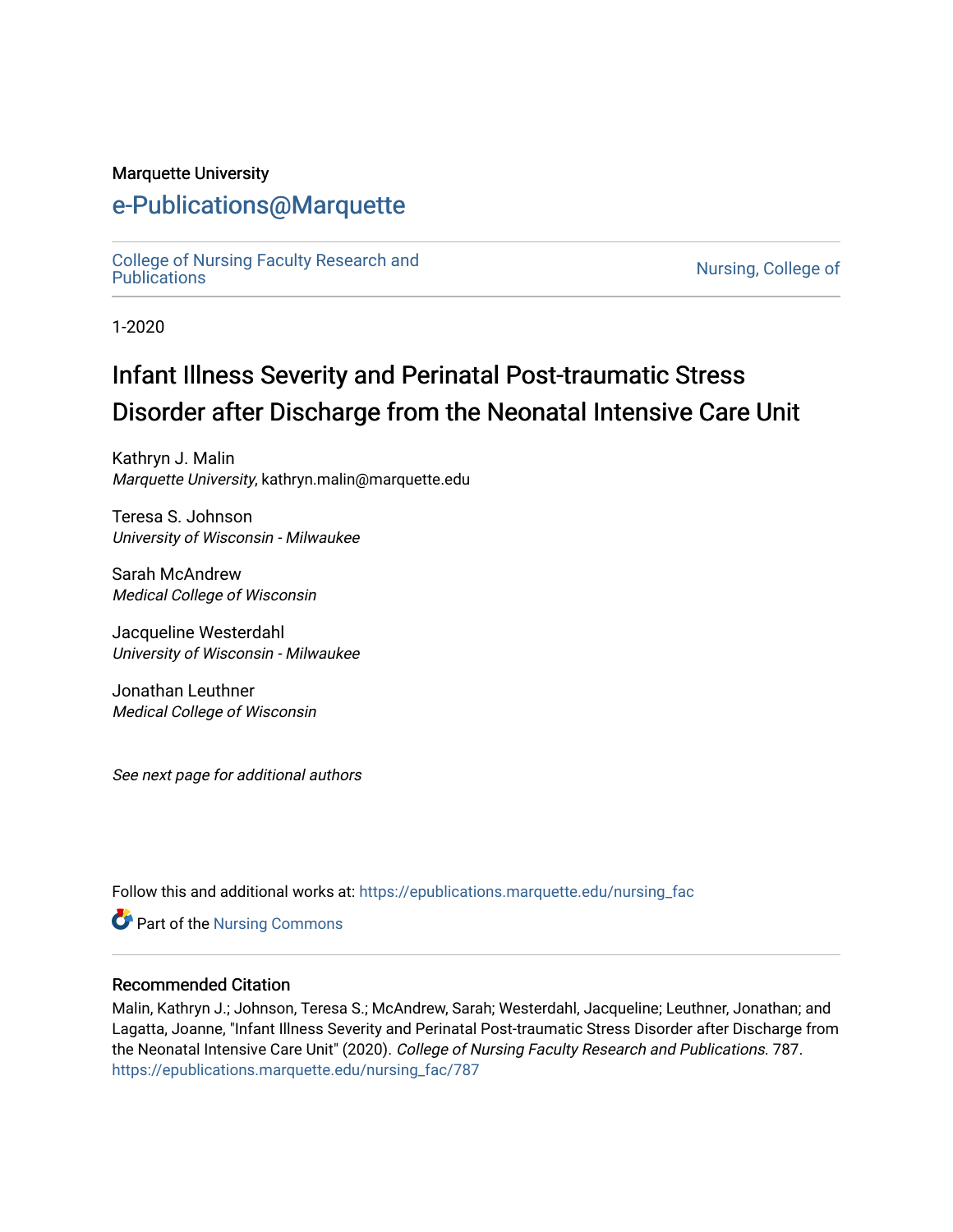#### Authors

Kathryn J. Malin, Teresa S. Johnson, Sarah McAndrew, Jacqueline Westerdahl, Jonathan Leuthner, and Joanne Lagatta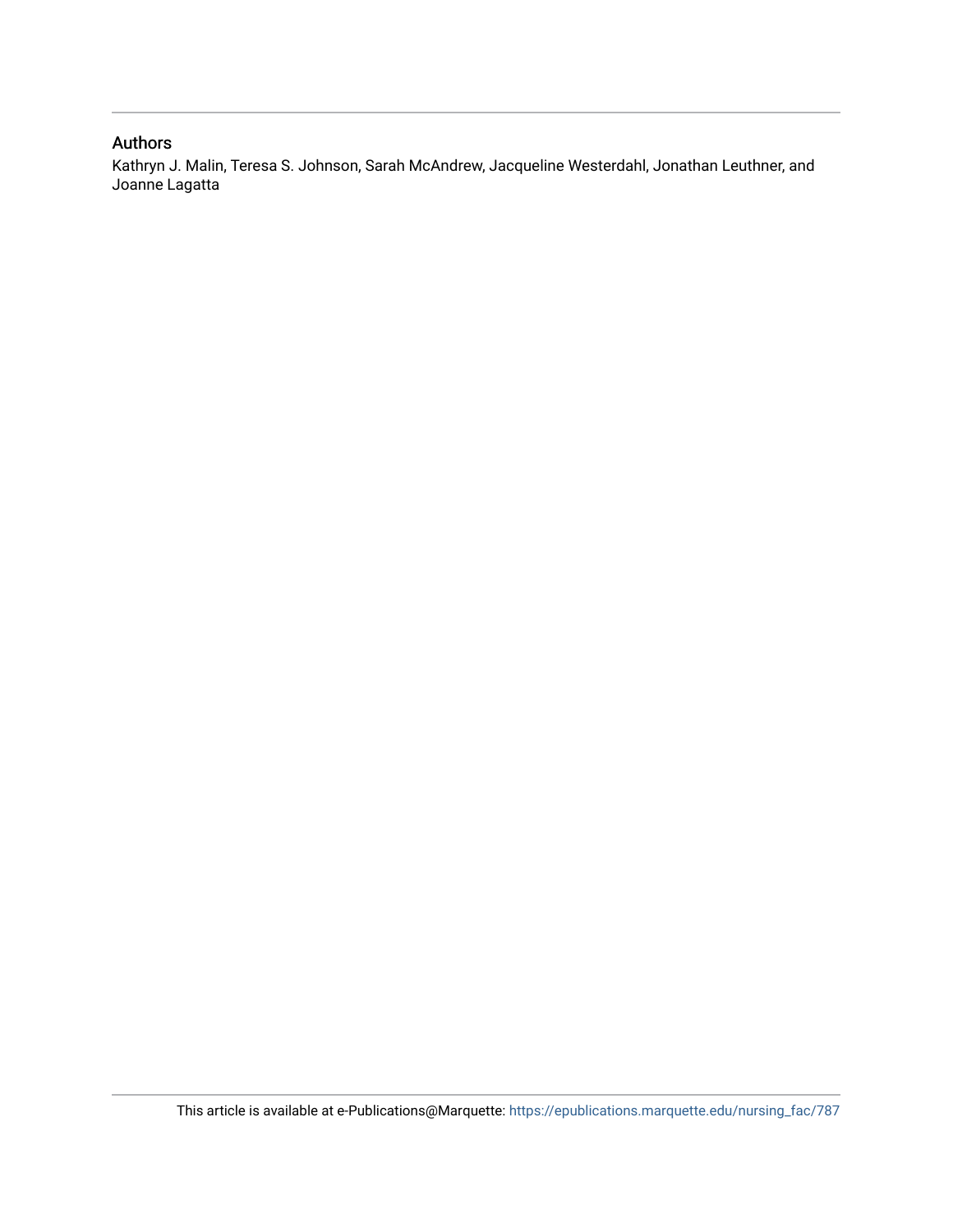**Marquette University**

# **e-Publications@Marquette**

# *Nursing Faculty Research and Publications/College of Nursing*

*This paper is NOT THE PUBLISHED VERSION;* **but the author's final, peer-reviewed manuscript.** The published version may be accessed by following the link in the citation below.

*Early Human Development*, Vol. 140 (January 2020): 1-6. [DOI.](https://doi.org/10.1016/j.earlhumdev.2019.104930) This article is © Elsevier and permission has been granted for this version to appear in [e-Publications@Marquette.](http://epublications.marquette.edu/) Elsevier does not grant permission for this article to be further copied/distributed or hosted elsewhere without the express permission from Elsevier.

# Infant Illness Severity and Perinatal Post-Traumatic Stress Disorder After Discharge from The Neonatal Intensive Care Unit

Kathryn J. Malin The University of Wisconsin Milwaukee, Milwaukee, WI NICU, Children's Hospital of Wisconsin, Milwaukee, WI Teresa S. Johnson The University of Wisconsin Milwaukee, Milwaukee, WI Sarah McAndrew Neonatology, Medical College of Wisconsin, Milwaukee, WI Jacqueline Westerdahl The University of Wisconsin Milwaukee, Milwaukee, WI Jonathan Leuthner Neonatology, Medical College of Wisconsin, Milwaukee, WI Joanne Lagatta Neonatology, Medical College of Wisconsin, Milwaukee, WI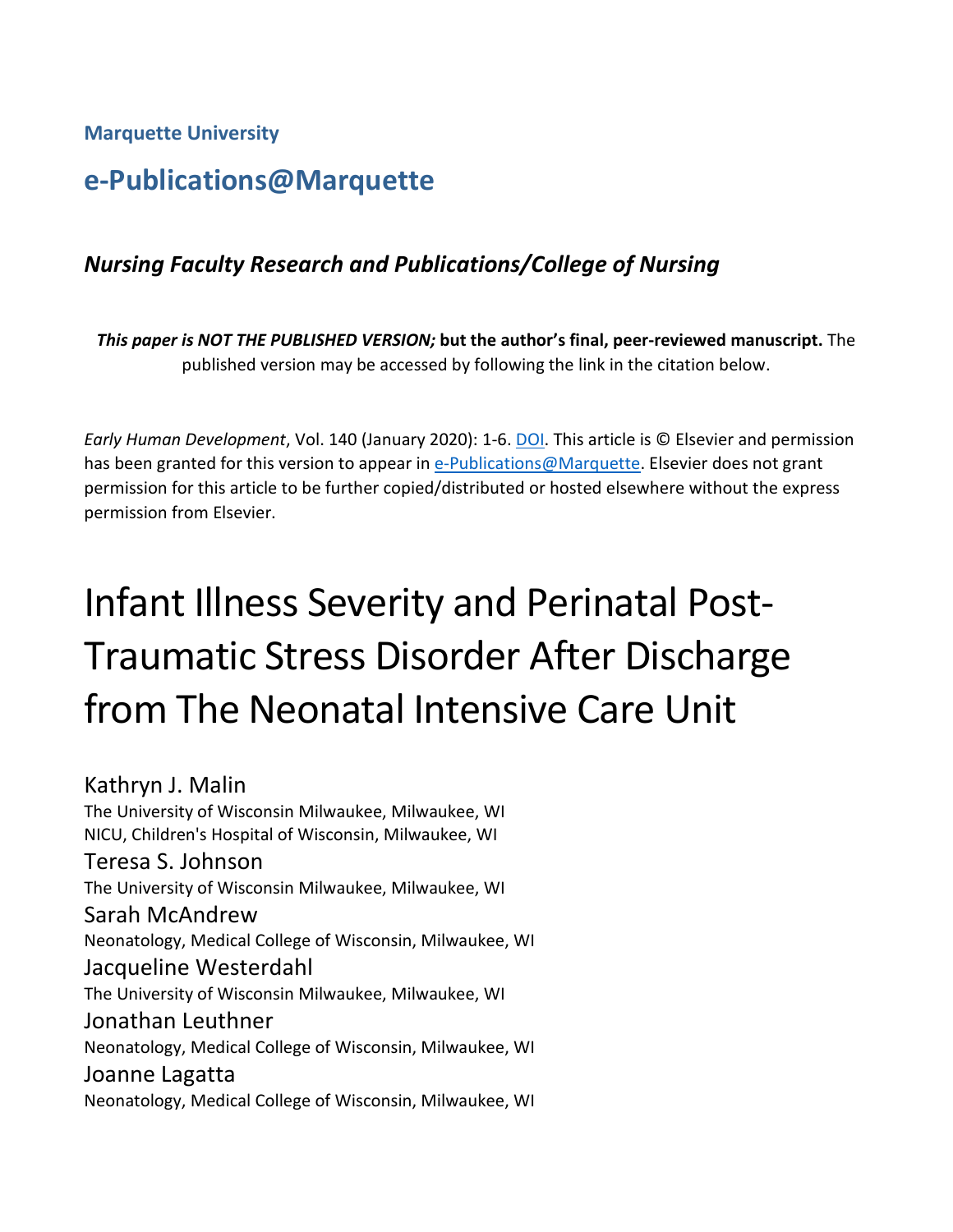# **Highlights**

- Many objective measures of infant illness severity are both statistically and clinically significant risk factors for perinatal PTSD in parents after having an infant in the NICU.
- Parent perception of infant illness severity correlates with increased risk for perinatal PTSD in parents after having an infant in the NICU after adjusting for objective measures of infant illness severity.
- The disconnect between NICU caregivers and parent perception of illness suggests there is opportunity for healthcare providers to improve the wellbeing of parents in the NICU.

# Abstract

#### Background

Risk factors for perinatal posttraumatic stress disorder (PTSD) among parents of an infant in the NICU have varied in previous literature. The relationships between perception of illness severity and objective measures of illness severity with PTSD are not well understood.

#### Aims

To determine if PTSD among parents after an infant NICU discharge can be predicted by 1) objective measures of infant illness severity or 2) perceptions of infant illness severity.

Study design A prospective, observational study.

Subjects Parent/infant dyads who were in the NICU for ≥14 days.

#### Outcome measures

Objective measures of illness severity were obtained from the electronic health record. Perceptions of illness were measured by the response to the question, "How sick is your child/patient?" on a 5-point Likert scale. The Perinatal Post-Traumatic Stress Disorder Questionnaire (PPQ) was completed by parents three months after discharge.

#### Results

One hundred ninety-four dyads participated in the study, 86% of parents completed follow up screening. 25% of parents screened positive for PTSD. Parents perceived infants to be sick more often than hospital caregivers. In bivariate analysis many objective measures of illness severity were associated with PTSD. Parent perceptions of illness were also associated with PTSD after adjusting for objective measures of illness (OR 3.2, 95% CI 1.1–6.1, p = 0.008).

#### **Conclusions**

PTSD in parents after NICU discharge is multifactorial. Objective illness risk factors can be used to screen parents at risk. Hospital caregivers should strive to understand parents' perception of illness and improve communication to potentially decrease PTSD after discharge.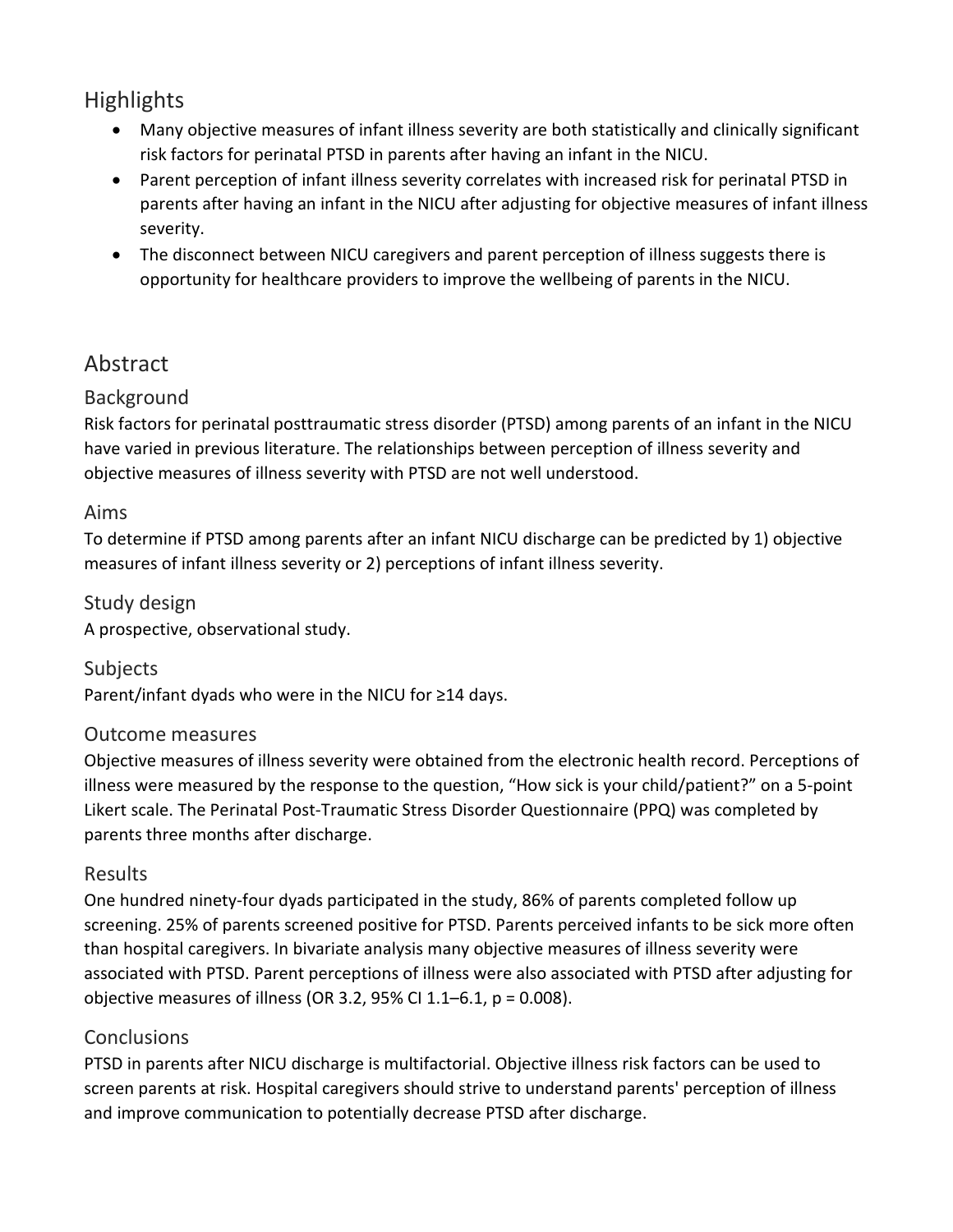# Keywords

Perinatal PTSD, NICU, Infant illness, Perceptions of illness

# 1. Introduction

Post-traumatic stress disorder (PTSD) is common among parents who have had an infant in the neonatal intensive care unit (NICU). Researchers have estimated that between 18%–78% of mothers of premature infants experience at least one symptom of post-traumatic stress disorder [1]. Fathers of infants in the NICU, though less studied, have also been found to be at risk for and suffer from PTSD [2]. PTSD in parents has been shown to affect parenting behavior and child health across many pediatric populations [3,4]. Negative outcomes for infants with parents suffering from symptoms PTSD after NICU have been documented. A recent systematic review of the relationships between maternal PTSD during the perinatal period and child outcomes found maternal postpartum PTSD is associated with low infant birth weight lower rates of breast feeding [5]. Other research has found that mothers suffering from posttraumatic stress are more likely to display increased controlling patterns of interactions with their infants [6], and parents report poorer perceived infant-parent bond [8]. Parental post-traumatic stress reactions after having a premature infant have been found to mediate adverse infant outcomes such as sleeping problems in infants up to 18 months corrected gestational age (CGA) [9]. Targeting interventions to decrease symptoms of PTSD therefore has the potential to improve the health of both parents and children.

It is difficult for healthcare providers to predict which parents in the NICU will develop symptoms of PTSD. It is unclear whether an infant's illness severity is a risk factor for the development of parental PTSD, with conflicting results from prior studies [[10], [11], [12]]. Maternal stress, which is more studied than PTSD, has been shown to not be associated with infant illness or with healthcare providers' perceptions of infant illness, but rather with a parents' perception of infant illness [13]. It is unknown whether parent or healthcare provider perception of illness severity are associated with the development of perinatal PTSD.

The purpose of this study was to determine whether perinatal PTSD after NICU discharge is associated with 1) objective measures of infant illness or 2) parent and healthcare provider perceptions of infant illness during the NICU stay.

# 2. Methods

This was a prospective study of parent-infant dyads in a 70-bed level IV NICU as part of a study of parent well-being during and after the NICU stay, with a primary goal to study the association between parent demographics, infant illness and subsequent healthcare utilization in relation to parent quality of life [14]. Parent-infant dyads were eligible if they were in the NICU for ≥14 days. Infant-parent dyads were excluded if the parents did not speak English, if the infant was not to be discharged home with their biological parent, or if the infant was previously discharged home or transferred to or from the cardiac intensive care unit for surgical intervention. Infants transferred from outside hospitals were considered if they had never been discharged home and were at least two weeks old. Infants receiving palliative care were included unless death was imminent as determined by the attending physician. If an infant died after initial enrollment the family was excluded from further interviews.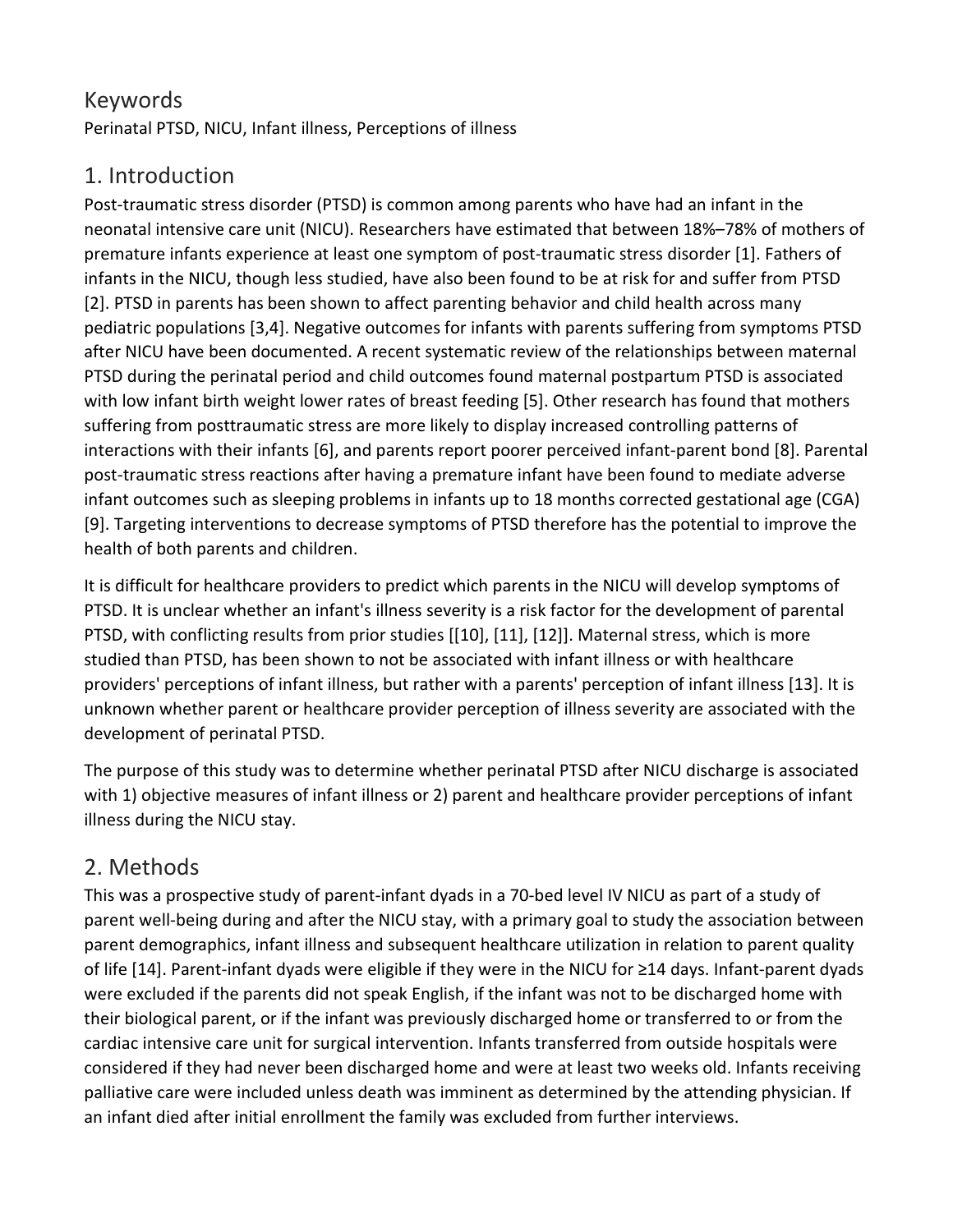#### 2.1. Outcomes and measurements

The primary outcome was screening positive for perinatal PTSD, as measured by the Post-Traumatic Stress Disorder Questionnaire (PPQ) three months after NICU discharge. The PPQ is a 14-item questionnaire that assesses PTSD symptoms associated with the birth of an infant. Questions measure symptoms of intrusiveness, avoidance, hyperarousal, and feelings of guilt. Scoring is conducted on a five-point Likert scale ranging from "not at all" to "often, for more than one month" [15]. The PPQ has strong internal consistency ( $\alpha$  = 0.9) and test-retest reliabilities (r = 0.92) [16]. Screening positive for PTSD was defined as a PPQ score of 19 or higher, consistent with literature suggesting that scores above 19 may warrant clinical treatment [15].

In order to measure healthcare provider and parent perceptions of illness, parents, bedside nurses, and attending physicians were asked to answer the question, "How sick is your child/patient?" on a five-point Likert scale ranging from "not sick" to "very sick." Attending physicians and nurses were additionally asked to report their years of experience in their current role in the NICU; this response was dichotomized into ≤10 and >10 years' experience, to approximate the median for each group of respondents. Nurses were also asked to rate the degree to which they were familiar with the patient, which included "I care for this patient rarely," "I know this patient moderately well," and "I am the primary nurse for this patient."

Parent demographic variables were collected by self-report at the time of enrollment and included relationship to infant, age, mode of delivery, insurance, race, highest level of education, lives alone, and history of either self or family mental health concerns. Variable related to infant illness severity were collected from the electronic health record and have been defined previously [14]. These variables included gestational age, birth weight, congenital anomalies, bronchopulmonary dysplasia, sepsis, intraventricular hemorrhage, necrotizing enterocolitis, periventricular leukomalacia, hypoxic ischemic encephalopathy, hydrocephalus, seizures, NICU length of stay, number of surgeries while in the NICU, number of consultations while in the NICU, behavioral health consultation, palliative care consultation, days of mechanical ventilation, vasopressors, home oxygen requirement, tracheostomy, home nasogastric feedings, gastrostomy tube, number of medications at time of discharge.

#### 2.2. Study Procedures

The purpose of the study was explained to infants' parents by one of two research assistants (JW and JL). Once written informed consent was obtained, the perception of infant illness severity was obtained from the parents, bedside nurses, and attending physicians on the same day as enrollment. Responses were entered by the respondent confidentially into a secure research database on a tablet [17]. All interviews among the different participants were conducted independently so as not to influence each other's responses. Parent demographic data was also obtained by self-report.

At the time of NICU discharge, the electronic health record review was completed. Three months after discharge, parents were contacted to complete the PPQ. All parents were offered support resources for perinatal PTSD. All parents received a stipend for participation.

#### 2.3. Statistical analysis

Bivariate analyses were performed to evaluate which parent demographic and infant illness variables were associated with screening positive for PTSD after discharge. In order to capture the broad range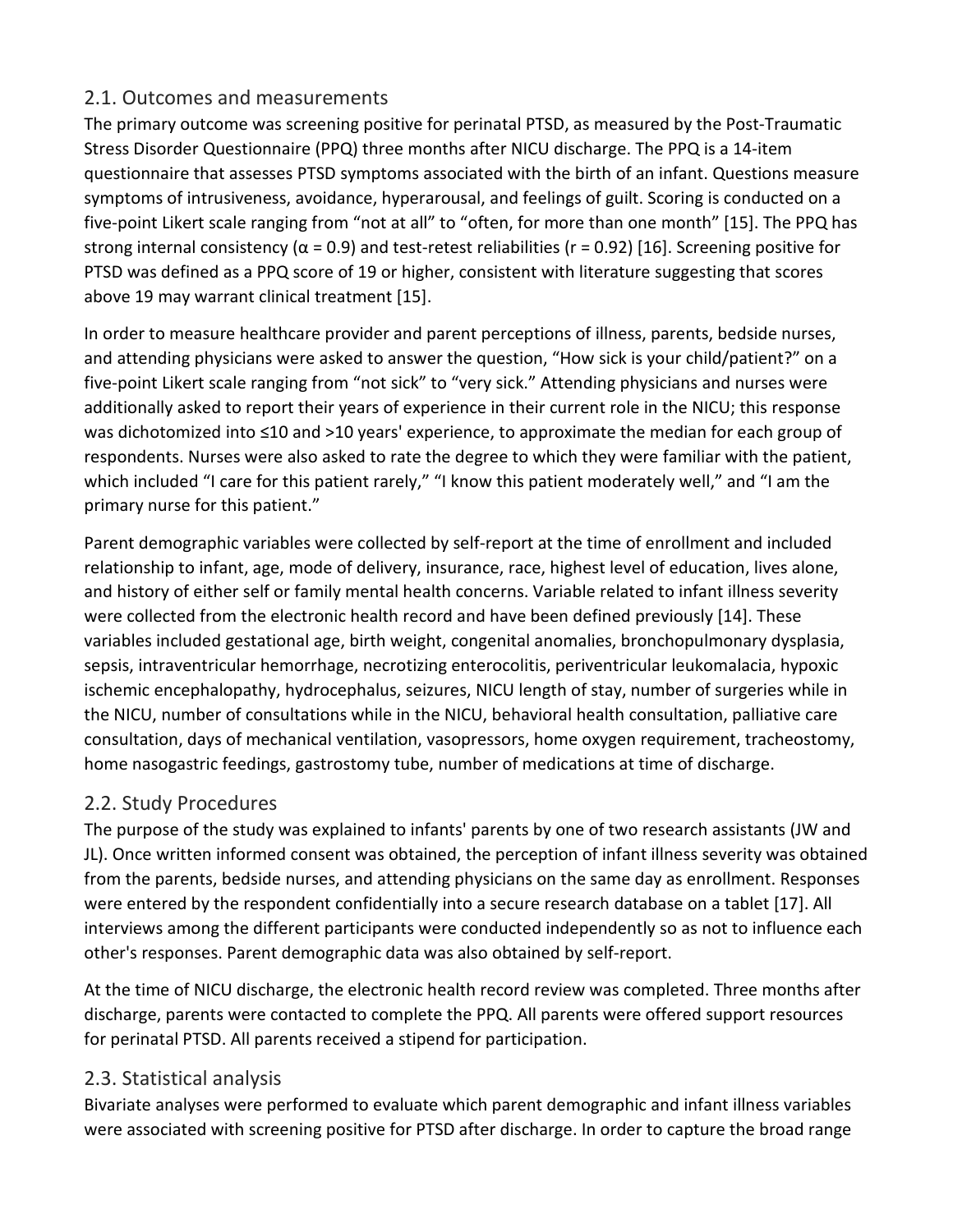of infant illness in our cohort, numeric risk scores for infant illness such as the Clinical Risk Index for Babies and Score for Neonatal Acute Physiology were considered, but were not feasible because of the number of transferred infants and term infants with complex anomalies who are not well represented by those strategies [18,19]. Instead, we created an indicator variable for the presence of at least one infant illness risk factor associated with both statistical significance in bivariate analysis and at least double the cohort baseline risk of screening positive for PTSD. We then used this infant illness indicator variable for subsequent analysis.

We used bivariate analyses to evaluate how parent, nurse and physician perceptions of illness were associated with screening positive for PTSD after discharge. Perceptions of illness responses were then dichotomized for clarity. "Not sick", "a little sick" and "somewhat sick" were combined into the category "not sick". "Moderately- very sick" were combined into the category "sick". Using these dichotomous perceptions of illness variables, we evaluated whether parent perception of infant illness was associated with objective measures of infant illness severity. Differences between proportions were tested using chi-squared or Fisher's exact tests. Differences between continuous variables were tested with Mann-Whitney *U* tests.

We then tested whether parent perceptions of illness were associated with nurse and physician perceptions of infant illness. We defined "agreement" between parent-nurse and parent-physician pairs in two ways: first, as responding "sick" or "not sick" similarly according to our dichotomized variable; and second, as responding within one point of each other on the 5-point Likert scale. Chisquared tests were used to compare differences in proportions.

Finally, in order to assess how perceptions of illness severity were associated with PTSD in the setting of infant illness, we ran a multivariable logistic regression model testing the association between screening positive for PTSD and parent, nurse, and physician perceptions of illness severity, our dichotomous clinical indicator of the infant's objective illness severity, and an interaction term between parent perception of illness and the infant-illness indicator variable. Parent history of previous mental health concerns was also added to the model, as well as any parent demographic factors associated with PTSD at p < 0.2. We chose this modeling approach to be able to more directly compare the magnitude of effect of perception of illness versus objective illness; alternative models including individual illness variables associated with PTSD at p < 0.2 in bivariate analysis, as well as stratifying the data by the illness indicator variable, were also considered.

A p value of <0.05 was accepted for statistical significance. Data were analyzed using STATA version 14 (College Station, TX) [20]. The study was approved by the institution's Institutional Review Board (IRB).

## 3. Results

A total of 214 parents consented to participate. Of these, 20 were excluded from three-month followup because of social reasons, transfer to cardiac intensive care, or death. Of the 194 parent-infant dyads eligible for follow-up, 167 (86%) completed three-month follow up [14]. PTSD screening questions were completed by 162 of the 167 parents and were included in this analysis. The median day of life of the infant at the time of enrollment was 19 (IQR 16–39). Parent perception of illness was not associated with the day of life at assessment (Kruskal Wallis  $p = 0.11$ ).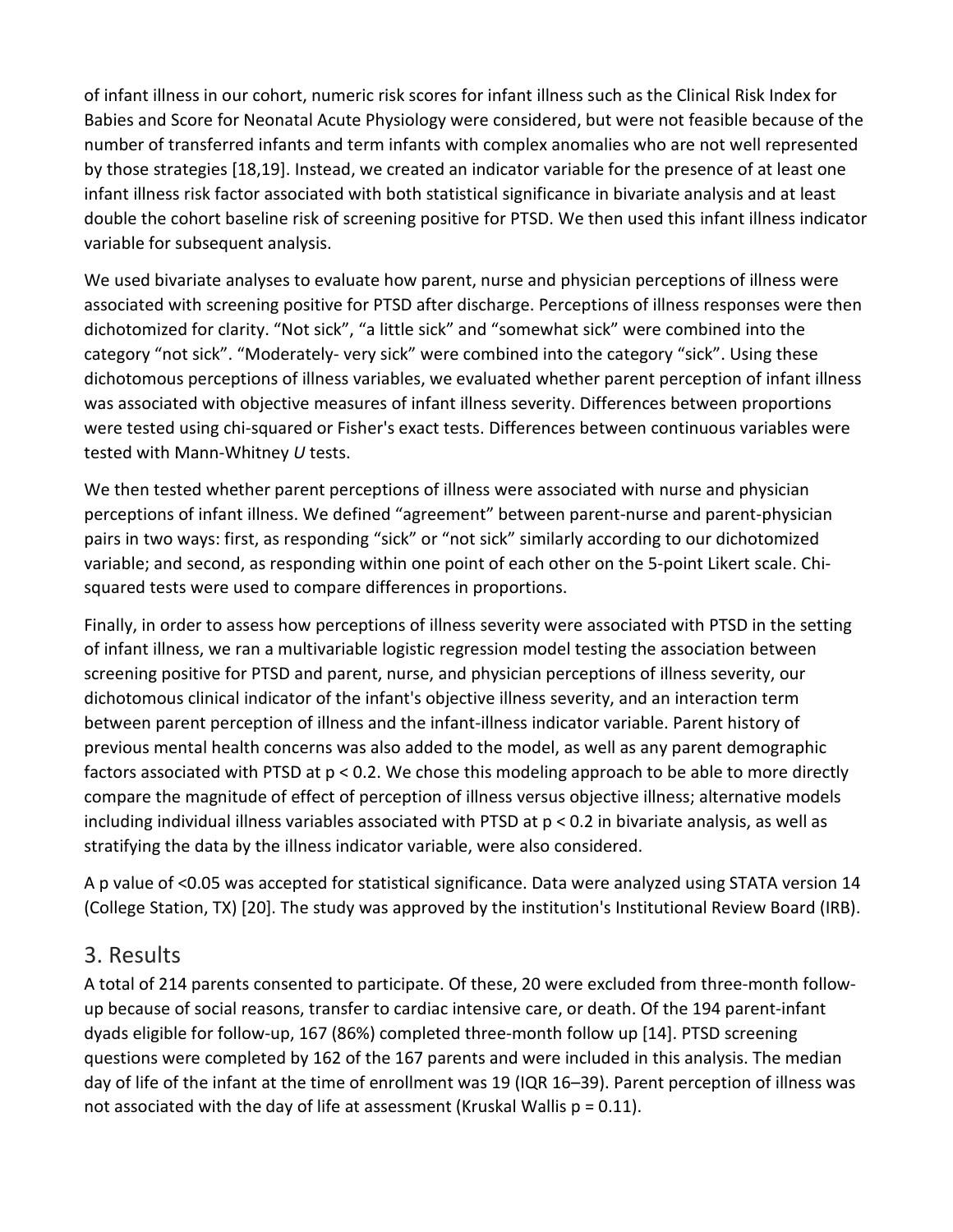Demographic and clinical characteristics of the participants have been reported [14]. Most parents enrolled in the study were the mothers; parents reported a wide range of educational backgrounds. About 50% of parents in the study had public insurance. Among infant illness characteristics, 21% were born <28 weeks, 30% had congenital anomalies, and 4% had hypoxic ischemic encephalopathy that required cooling. There were no statistically significant differences in parent or infant characteristics between eligible dyads lost to follow-up and those who completed follow-up.

Overall, 41/164 (25%) of parents screened positive for PTSD three months after NICU discharge. In Table 1, bivariate associations between screening positive for PTSD and demographic, infant illness, and perceptions of infant illness are displayed. Parent demographic characteristics were not significantly associated with screening positive for PTSD. Several infant illness characteristics were significantly associated with higher proportion of screening positive for perinatal PTSD. Among these, several infant illness characteristics had not only a statistically significant association, but also a clinically significant proportion (≥50%) of parents screened positive for PTSD. Fifty-five (34% of total cohort) had at least one risk factors which included gestational age of 23–25 weeks, birth weight < 1 kg, late onset sepsis, periventricular leukomalacia, hypoxic-ischemic encephalopathy, palliative care consultation, vasopressor support, and tracheostomy. For parents of infants with one of these high-risk clinical risk factors, 44% screened positive for PTSD, versus 16% of parents of infants with none of these conditions (p < 0.001).

| <b>Characteristics</b>                      | Total | Screened + for perinatal | p       |
|---------------------------------------------|-------|--------------------------|---------|
|                                             |       | <b>PTSD</b>              | value   |
|                                             |       | N(%)                     |         |
| Infant characteristics                      |       |                          |         |
| Gestational age at birth                    |       |                          | 0.025   |
| 23-25 weeks                                 | 20    | 11 (55%)                 |         |
| 26-28 weeks                                 | 16    | 3(19%)                   |         |
| 29-33weeks                                  | 60    | 10 (17%)                 |         |
| 34-36 weeks                                 | 29    | 7(24%)                   |         |
| >37 weeks                                   | 39    | 10 (26%)                 |         |
| Birth weight                                |       |                          | 0.001   |
| $<$ 1 kg                                    | 28    | 14 (50%)                 |         |
| $>1$ kg                                     | 136   | 27 (20%)                 |         |
| Bronchopulmonary dysplasia (or chronic lung |       |                          | 0.004   |
| disease)                                    |       |                          |         |
| Yes                                         | 48    | 19 (40%)                 |         |
| No                                          | 114   | 21 (18%)                 |         |
| Late onset sepsis                           |       |                          | < 0.001 |
| Yes                                         | 16    | 11 (69%)                 |         |
| <b>No</b>                                   | 148   | 30 (20%)                 |         |
| Severe intraventricular hemorrhage          |       |                          | 0.043   |
| Yes                                         | 21    | 9(43%)                   |         |
| No                                          | 143   | 32 (22%)                 |         |

Table 1. Parent and infant bivariate associations with perinatal PTSD.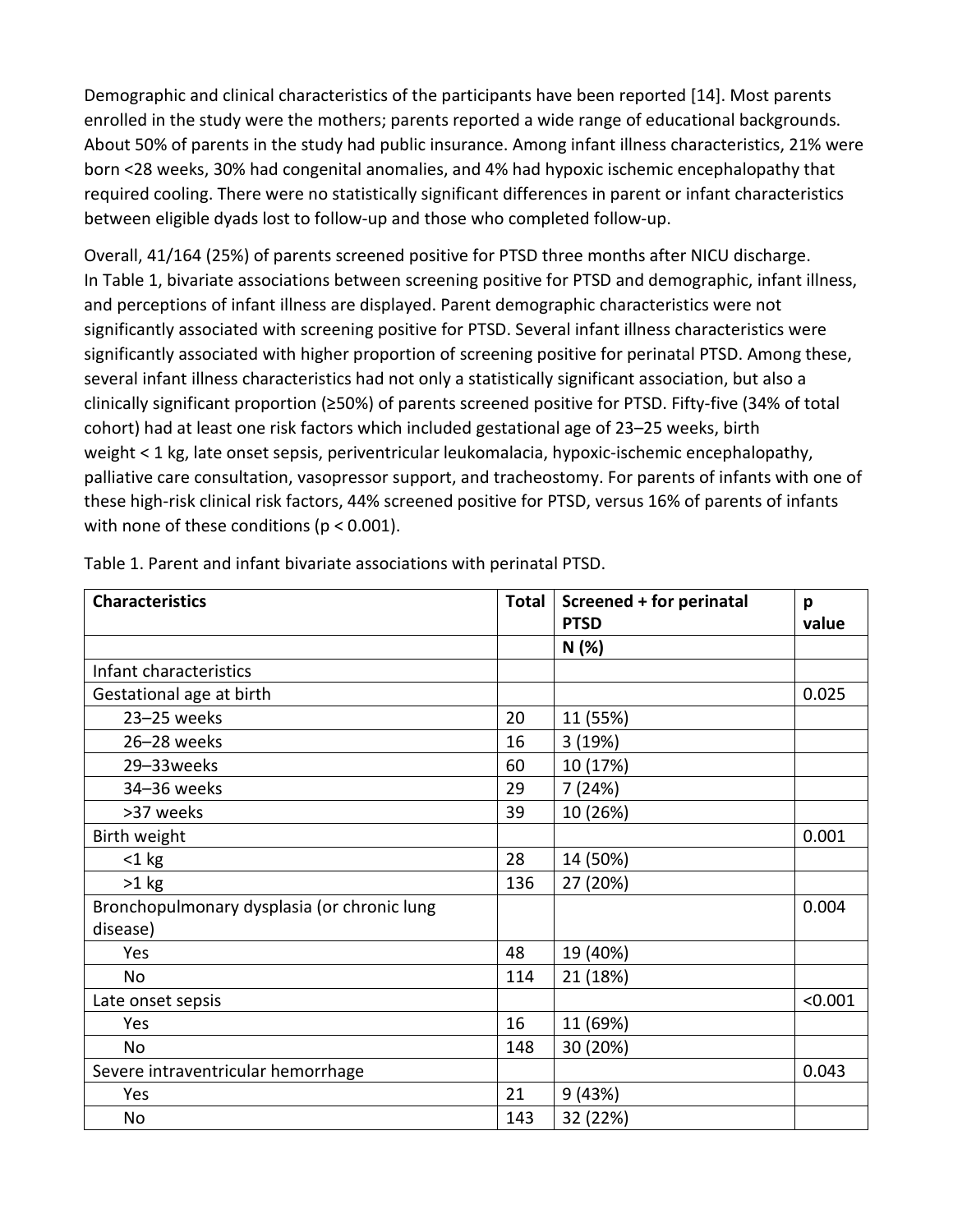| Periventricular leukomalacia                      |       |          | 0.102        |
|---------------------------------------------------|-------|----------|--------------|
| Yes                                               | 5     | 3(60%)   |              |
| <b>No</b>                                         | 158   | 38 (24%) |              |
| Hypoxic ischemic encephalopathy requiring cooling |       |          | 0.035        |
| Yes                                               | $6\,$ | 4 (67%)  |              |
| <b>No</b>                                         | 158   | 37 (23%) |              |
| NICU length of stay                               |       |          | 0.001        |
| <28 days                                          | 43    | 3(7%)    |              |
| 29-60 days                                        | 64    | 16 (25%) |              |
| $61 - 90$ days                                    | 20    | 5(25%)   |              |
| >91 days                                          | 37    | 17 (46%) |              |
| Number of surgeries while in NICU                 |       |          | < 0.001      |
| $\leq$ 1 surgery                                  | 126   | 23 (18%) |              |
| >1 surgery                                        | 38    | 18 (47%) |              |
| Number of consults while in NICU                  |       |          | < 0.001      |
| ≤2 consults                                       | 98    | 13 (13%) |              |
| >2 consults                                       | 65    | 28 (43%) |              |
| Days on a mechanical ventilator                   |       |          | < 0.001      |
| 0 days                                            | 78    | 9(12%)   |              |
| $1 - 7$ days                                      | 41    | 11 (27%) |              |
| >7 days                                           | 44    | 21 (48%) |              |
| Required pressors                                 |       |          | < 0.001      |
| Yes                                               | 27    | 14 (52%) |              |
| <b>No</b>                                         | 137   | 27 (20%) |              |
| Tracheostomy                                      |       |          | 0.044        |
| Yes                                               | 9     | 5(56%)   |              |
| <b>No</b>                                         | 155   | 36 (23%) |              |
| "High-risk" infant characteristics                |       |          |              |
| Yes                                               | 55    | 24 (44%) | < 0.001      |
| No                                                | 109   | 17 (16%) |              |
| Parent characteristics                            |       |          |              |
| Parent lives alone                                |       |          | 0.072        |
| Yes                                               | 10    | 5(50%)   |              |
| No                                                | 154   | 36 (23%) |              |
| History of mental health concerns                 |       |          | $\mathbf{1}$ |
| Yes                                               | 54    | 14 (26%) |              |
| No                                                | 108   | 27 (25%) |              |

This table shows infant and parent characteristics associated with parents screening positive for PTSD 3 months after discharge. "High-risk" infant characteristics were defined as any individual infant characteristic associated with parents having at least twice the total study group proportion of screening positive for PTSD. These included: birth at 23–25 weeks gestation, birth weight < 1 kg, late onset sepsis, PVL, HIE requiring whole body cooling, palliative care consultation, vasopressor support, and tracheostomy.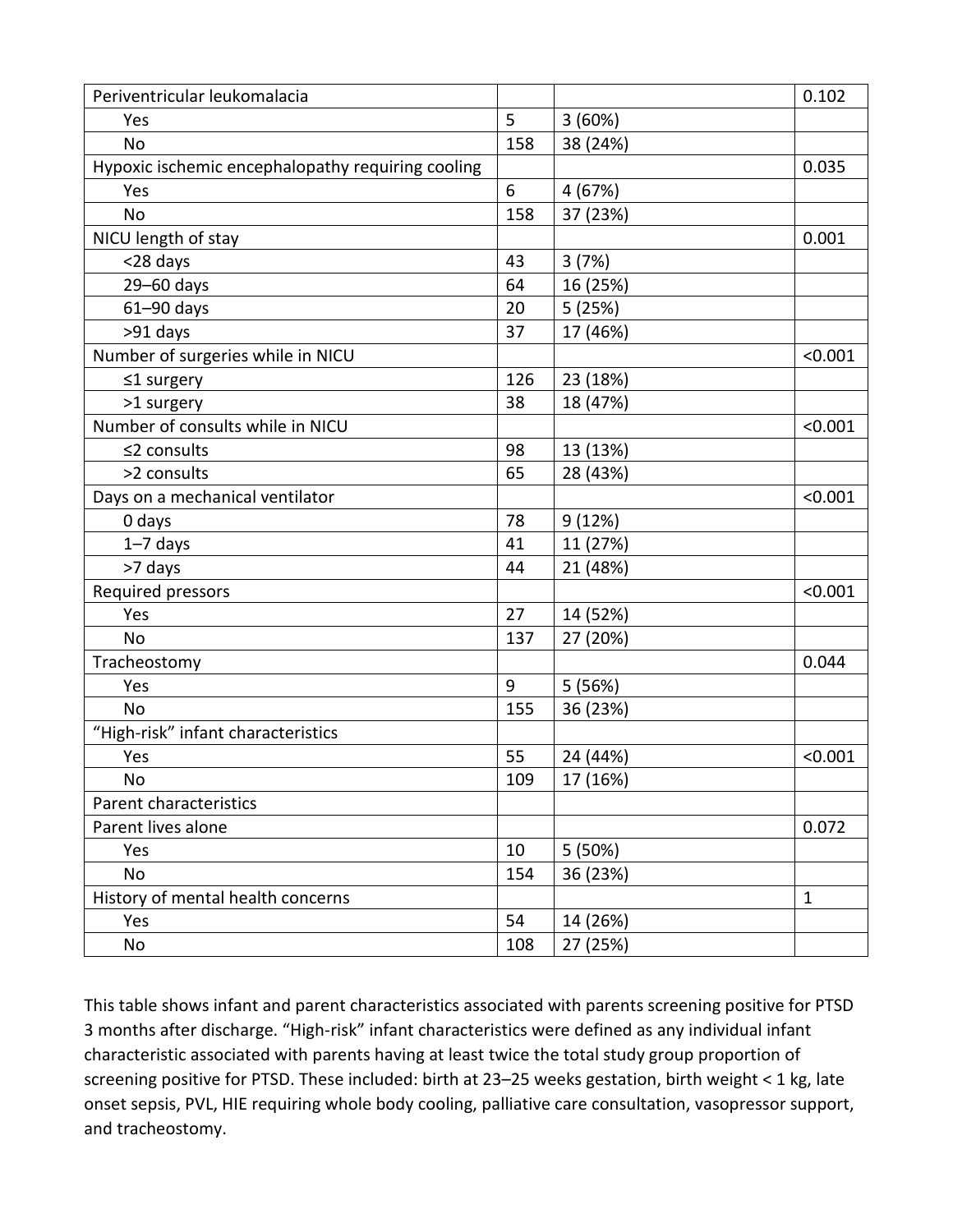The following variables were not statistically significantly associated with screening positive for PTSD: # of siblings to the infant, access to a car, family staying at Ronald McDonald House/family lives a significant distance from the hospital, Fetal Concerns Care prior to delivery, infant gender, multiple gestation, retinopathy of prematurity, patent ductus arteriosus, early-onset sepsis, grade of IVH, pulmonary hypertension, monitor at the time of discharge.

Perceived greater illness severity was associated with higher proportion of parents screening positive for PTSD. Table 2 shows the distribution of parents, nurses, and doctors who rated the infant as "sick." Parent perception of illness was associated with objective measures of infant illness. Parents were more likely to report their infant as sick if their infant was born at an earlier gestational age, lower birthweight, moderate-severe bronchopulmonary dysplasia, grade 3–4 intraventricular hemorrhage, hypoxic ischemic encephalopathy requiring whole body cooling, palliative care consultation, required pressor support, or received a tracheostomy (Supplemental Table 3). Other than being a single parent, demographic risk factors were not associated with differences in parental perception of illness.

In Fig. 1, the association of parent perception of infant illness with physician and nurse perceptions of infant illness is displayed. When parents perceived the infant to be "not sick", nurses and physicians agreed with parents 85% and 86% of the time, respectively. Conversely, when parents perceived their infant to be "sick", nurses and physicians agreed with this assessment only 41% and 43% of the time, respectively. This pattern was the same when "agreement" was defined as no >1-point difference on the 5-point Likert scale.

| <b>Perception of illness</b> | <b>Total</b> | <b>Screen + for perinatal PTSD</b> | p value |
|------------------------------|--------------|------------------------------------|---------|
| 5-Point likert scale         |              |                                    |         |
| Parent response              |              |                                    | < 0.001 |
| Not at all sick              | 49           | 5(10%)                             |         |
| A little sick                | 34           | 6(18%)                             |         |
| Somewhat sick                | 38           | 9 (24%)                            |         |
| Moderately sick              | 33           | 14 (42%)                           |         |
| Very sick                    | 8            | 6 (75%)                            |         |
| MD response                  |              |                                    | 0.029   |
| Not at all sick              | 43           | 6 (14%)                            |         |
| A little sick                | 65           | 14 (22%)                           |         |
| Somewhat sick                | 21           | 5 (24%)                            |         |
| Moderately sick              | 27           | 12 (44%)                           |         |
| Very sick                    | 6            | 3 (50%)                            |         |
| RN response                  |              |                                    | 0.003   |
| Not at all sick              | 45           | 5(11%)                             |         |
| A little sick                | 55           | 11 (20%)                           |         |
| Somewhat sick                | 38           | 14 (37%)                           |         |
| Moderately sick              | 21           | 8 (38%)                            |         |
| Very sick                    | 4            | 3(75%)                             |         |
| Binary variable              |              |                                    |         |
| Parent response              |              |                                    | < 0.001 |

Table 2. Distributions of parents/nurses/MD who rated infant as sick.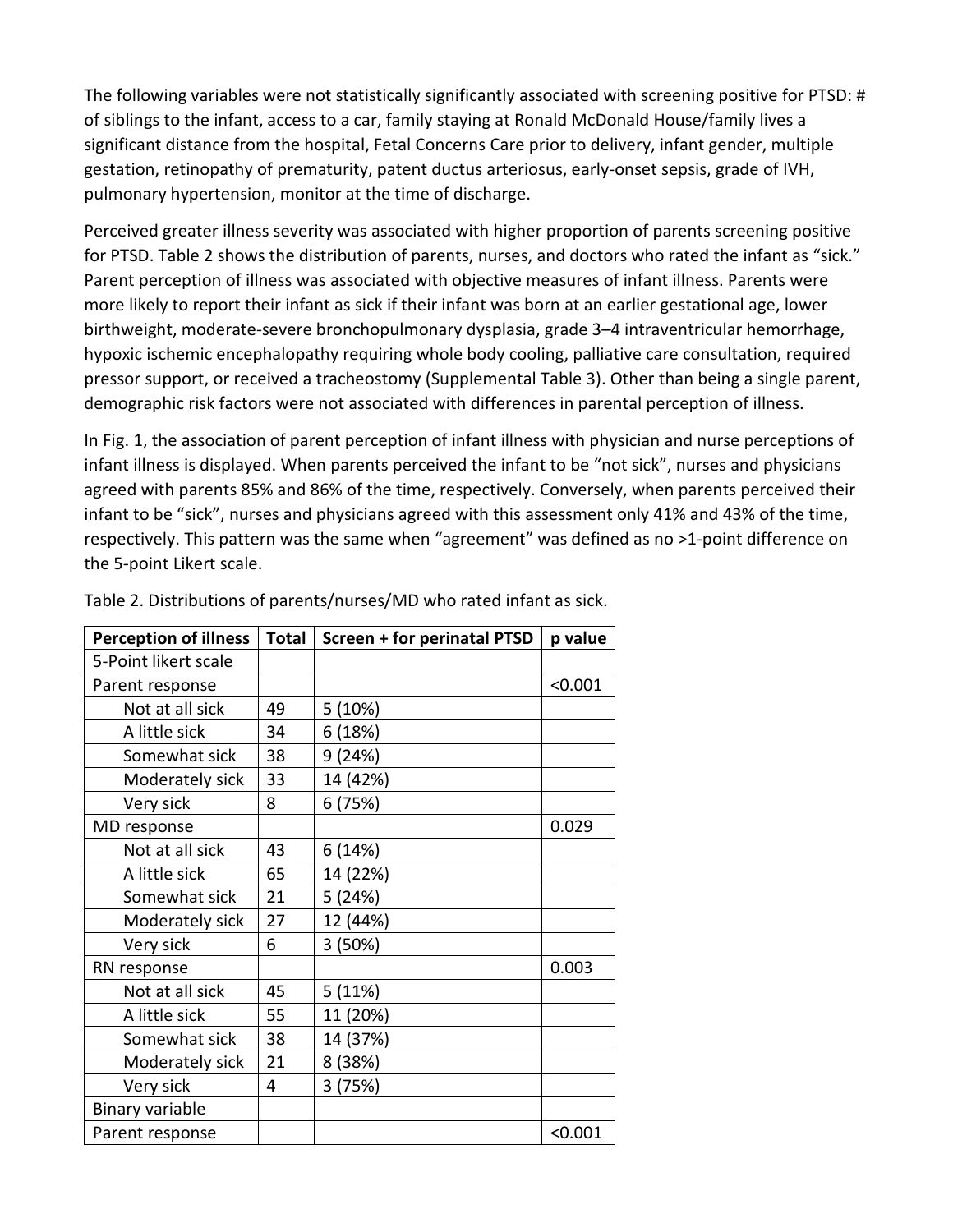| Not sick    | 121 | 20 (17%) |       |
|-------------|-----|----------|-------|
| <b>Sick</b> | 41  | 20 (49%) |       |
| MD response |     |          | 0.002 |
| Not sick    | 129 | 25 (19%) |       |
| <b>Sick</b> | 33  | 15 (45%) |       |
| RN response |     |          | 0.018 |
| Not sick    | 138 | 30 (22%) |       |
| Sick        | 25  | (44%)    |       |

This table shows bivariate associations between parent, physician and nurse perceptions of infant illness and parents' screening positive for perinatal PTSD. The top half of the table displays the full 5 point Likert scale; the bottom half of the table displays the dichotomized version where "not sick" = "not at all sick," "a little sick," or "somewhat sick."



Fig. 1. Parent-physician and parent-nurse agreement in perception of illness severity.

This figure shows the proportion of physicians and nurses that agree with parent responses to the question "How sick is your child/patient?" Responses were dichotomized from the original 5-point Likert scale such that "not sick" = "not at all sick," "a little sick," or "somewhat sick;" "sick" = "moderately sick" or "very sick."

In Table 4, a multivariable model of risk factors associated with perinatal PTSD is displayed. Parents whose infants were clinically assessed to be "sick" and who also perceived their infant to be "sick" had 3 times the odds of screening positive for perinatal PTSD, adjusted for parents' previous history of mental health concerns and respondent being a single parent. Neither physician nor nurse perception of infant illness severity were associated with perinatal PTSD. The day of life, ventilation, and feeding status at the time of assessment of perception of illness assessment were tried in the models but were not significant and did not change the relationships between perception of illness and subsequently screening positive for PTSD. Nearly identical results were found with alternative modeling strategies including an analysis stratified by illness and another model including individual illness variables rather than an indicator variable.

Table 4. Multivariable model.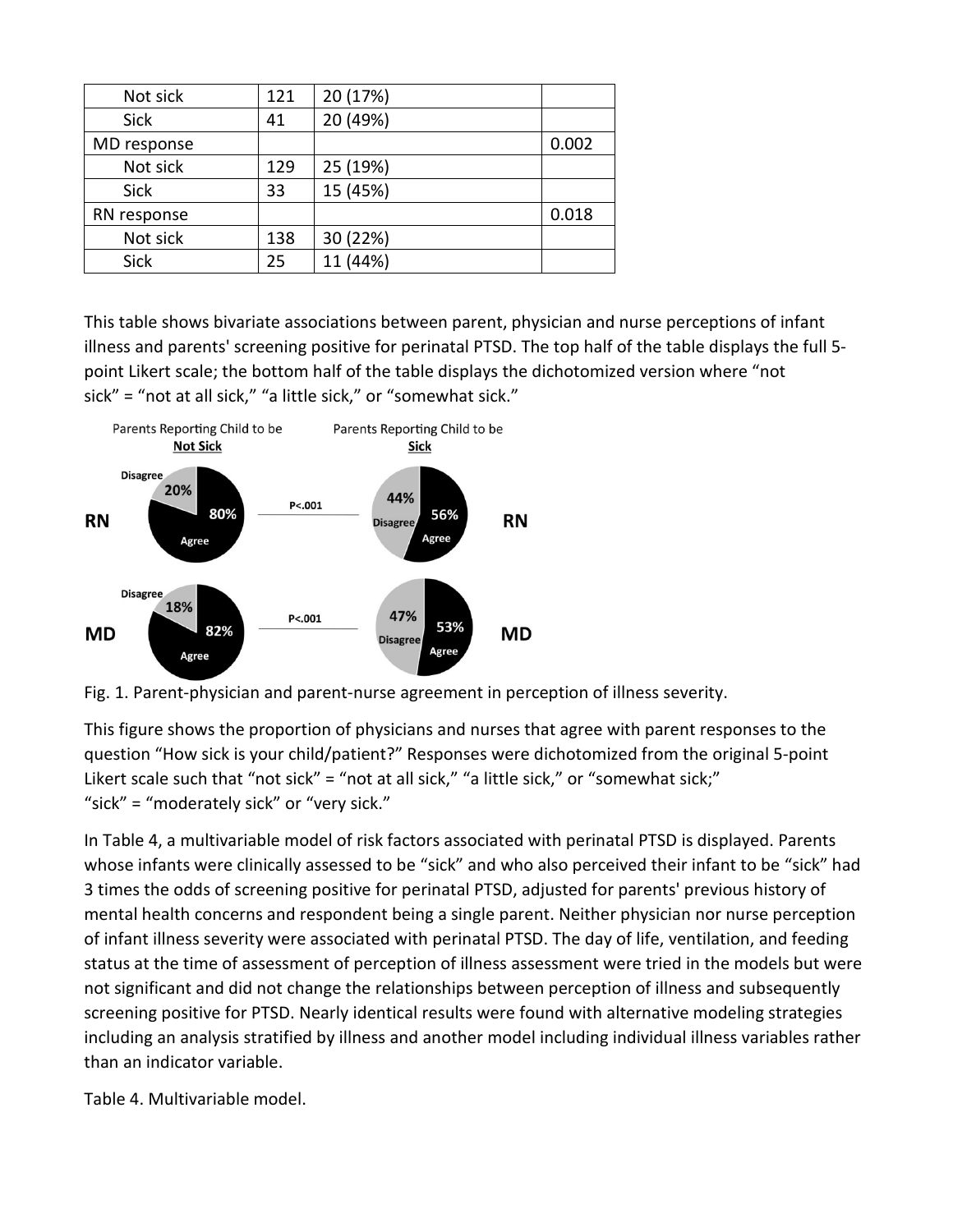| <b>Variable</b>                                              | <b>Odds ratio</b> | 95% CI       | p value |
|--------------------------------------------------------------|-------------------|--------------|---------|
| Clinical illness indicator                                   |                   |              |         |
| Yes                                                          | 3.1               | $1.1 - 9.0$  | 0.040   |
| No                                                           | 1.0               |              |         |
| Parent perceives "sick"                                      |                   |              |         |
| Yes                                                          | 3.8               | $1.2 - 12.6$ | 0.027   |
| No                                                           | 1.0               |              |         |
| Interaction between clinical illness/parent perceives "sick" |                   |              |         |
| Yes                                                          | 0.7               | $0.1 - 3.9$  | 0.696   |
| No                                                           | 1.0               |              |         |
| RN perceives "sick"                                          |                   |              |         |
| Yes                                                          | 1.0               | $0.3 - 3.4$  | 0.999   |
| No                                                           | 1.0               |              |         |
| MD perceives "sick"                                          |                   |              |         |
| Yes                                                          | 1.7               | $0.6 - 5.1$  | 0.355   |
| No                                                           | 1.0               |              |         |
| History of previous mental health concerns                   |                   |              |         |
| Yes                                                          | 0.9               | $0.4 - 2.1$  | 0.767   |
| No                                                           | 1.0               |              |         |
| Single parent                                                |                   |              |         |
| Yes                                                          | 1.7               | $0.4 - 8.0$  | 0.510   |
| No                                                           | 1.0               |              |         |

This table shows a multivariable logistic regression model of infant illness and perceptions of infant illness, as well as an interaction term between parent perceived illness and objective infant illness. "High risk" infant characteristics are defined as any infant clinical characteristic associated with parents having more than twice the baseline proportion of screening positive for PTSD, and included: birth at 23–25 weeks gestation, birth weight < 1 kg, late onset sepsis, PVL, HIE requiring whole body cooling, palliative care consultation, vasopressor support, and tracheostomy. Parent, nurse and physician perceived as "sick" was defined as responding to the question "How sick is your child/patient?" on a 5 point Likert scale as "moderately – very sick".

## 4. Discussion

This study's goal was to examine the relationships between both objective measures of infant illness severity and perceptions of illness severity with the risk for perinatal PTSD in parents who have had an infant in the NICU. We found that many objective measures of infant illness severity are both statistically and clinically significant risk factors for perinatal PTSD in parents after having an infant in the NICU. We also found that parent perceptions of infant illness severity correlated with increased risk for perinatal PTSD when assessed three months after their infant's discharge, adjusted for objective measures of infant illness.

Twenty-five percent of parents in this study screened positive for PTSD three months after NICU discharge. These results are comparable to previous studies of parents with infants in the NICU [21]. Psychosocial support systems for parents in the NICU are increasingly recognized as essential to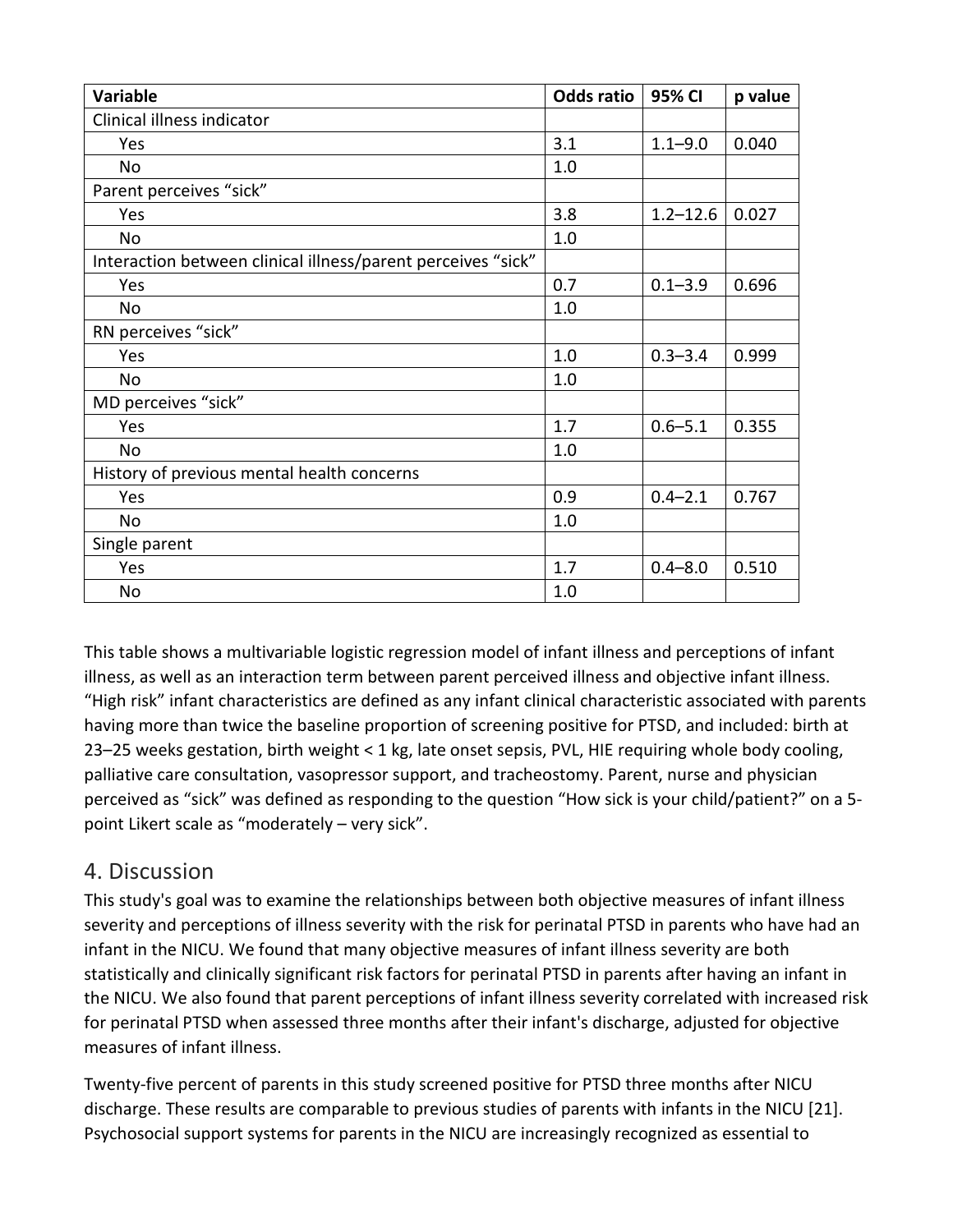providing holistic care. Notably, this study was conducted in a single-room NICU with a broad range of support systems including faculty psychologists, social workers, and a family support coordinator. While these support systems continue to offer vital services to NICU families, our findings suggest that parents with infants in the NICU continue to be at risk for adverse mental health outcomes. We identified a number of objective measures of infant illness severity that were associated with parents screening positive for PTSD. More than 50% of parents whose infants were born 23–25 weeks, birth weight < 1 kg, with late onset sepsis, periventricular leukomalacia, hypoxic-ischemic encephalopathy, palliative care consultation, vasopressor support, or tracheostomy screened positive for PTSD. Our results may differ from previous studies on infant illness severity and PTSD secondary to the clinical makeup of the NICU in which the study was conducted. Identifying statistically independent clinical risk factors was difficult due to the small number of infants with some risk factors and the collinearity of many clinical risks. Nonetheless, these risk factors have something qualitatively in common with each other: parents have experienced an infant with critical illness, its associated clinical interventions, and difficult conversations. Ideally, policies and procedures should be developed and implemented to ensure parents in the NICU are universally screened for symptoms of PTSD, depression, and anxiety [22]. However, given the varying sizes and resources available to NICUs, universal screening is often difficult and not fully implemented. Our findings can be used to help target screening and interventions to parents at highest risk for developing perinatal PTSD after discharge from the NICU. Utilization of previously researched interventions and standards of care to decrease parental distress allows healthcare providers the ability to begin offering services to families at risk [23,24]. .

We found that parent perception of infant illness was significantly associated with screening positive for PTSD. Parents were more likely to perceive their infants as sick than the physicians and nurses caring for their infants. This is in contrast to previous research that found mothers in the NICU more often perceive their infants to be less sick than healthcare providers [25]. Differences in illness perceptions have been reported between healthcare providers and patients in previous literature [26,27]. Furthermore, the relationship between PTSD and illness perception has been described in other populations [28]. This study is the first to identify a relationship between parent perception of illness and perinatal PTSD after discharge. Perinatal PTSD is detrimental to infant, parent and family health. The disconnect between NICU caregivers and parent perceptions of illness suggests a potential opportunity for healthcare providers to improve the wellbeing of parents in the NICU. It is imperative for healthcare providers to understand parents' perceptions of illness in order to have meaningful and therapeutic conversations with parents about the health status of their infants. While hospital caregivers are not always able to influence infant illness severity, they are able to support parents in their formation of perception of illness and understanding of their NICU experience [29]. This is not to suggest there should be a minimization of parental perceptions or that parents' perceptions should align with those of the healthcare caregivers. Rather, we suggest that work should focus on helping parents create a narrative of their infant's illness that makes sense and is manageable [30,31]. Further interventions also need to be developed to support providers in this endeavor.

Additionally, it is notable that 10% of parents did not perceive their infants as "sick" yet screened positive for PTSD. This indicates that PTSD in parents in the NICU is multifactorial. It must be considered that PTSD in this population may arise from previously documented risk factors such as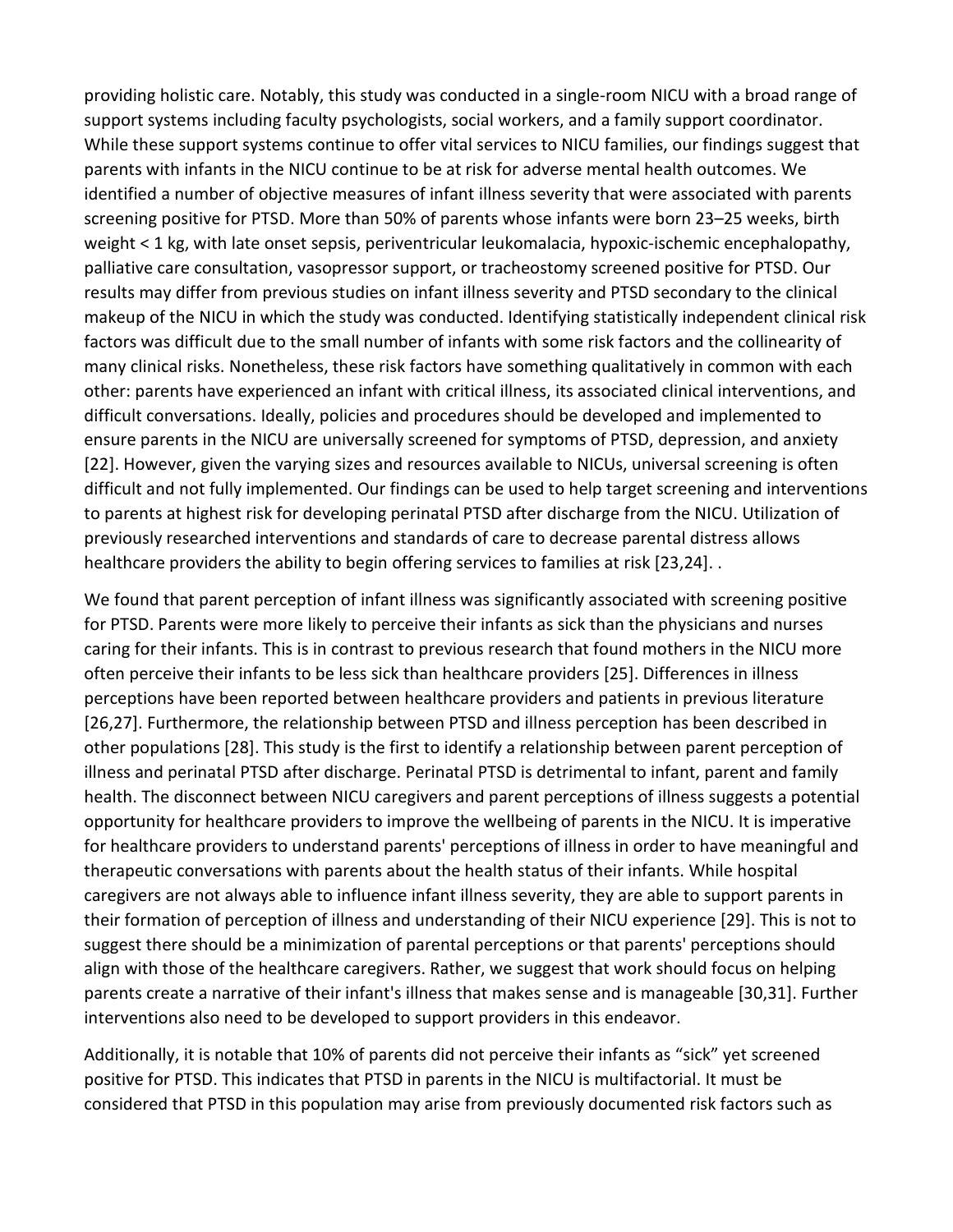reproductive variables, lack of support, or the coexistence of postpartum depression and/or acute stress disorder [7,[32], [33], [34]].

There are several limitations to this study. Although a wide range of parent demographic and infant illness were represented, this was a single-center study with English speaking only patients, which may limit the generalizability of our findings. A validated illness risk score was not feasible in our patient population which includes transferred patients and term infants with anomalies, which made categorization of objective illness severity more difficult. Another limitation was the use of a single question to measure perception of infant illness severity; we chose this approach to align parent responses with nurse and physician responses but did not measure how or why these perceptions were constructed. Parent and family mental health history was assessed using a broad single selfreport question; this was limited in scope secondary to the primary study goals of the primary study [14]. In future work it will be important to examine which components of prenatal physical and mental well-being are most predictive of perinatal PTSD symptoms. Finally, this study did not examine secondary PTSD in healthcare providers. Previous research tells us that nurses and physicians are at risk for secondary PTSD related to their work environments which may lead increased compassion fatigue [35]. Secondary PTSD has been found to adversely impact hospital caregivers work and personal lives [36] and the possibility that this influences perception of illness severity was not studied.

# 5. Conclusion

Perinatal PTSD after having an infant in the NICU is associated with both infant illness severity and parental perception of infant illness severity. Hospital caregivers in the NICU should work to identify parents at highest risk for PTSD after NICU discharge and ensure access to appropriate services and care while both in the NICU and after hospital discharge. Future studies of how parents form their perceptions of infant illness would support intervention development.

The following is the supplementary data related to this article.

#### Download : **[Download Word document \(24KB\)](https://0-ars-els--cdn-com.libus.csd.mu.edu/content/image/1-s2.0-S0378378219303676-mmc1.docx)**

Supplemental Table 3. Associations between parent perception of illness and objective illness of infant.

# Funding

This work was supported by the National Center for Advancing Translational Sciences, National Institutes of Health, [grant numbers [UL1TR001436 and K23HL136525 \(JL\)\]](https://0-www-sciencedirect-com.libus.csd.mu.edu/science/article/pii/S0378378219303676#gts0010), and MCW Presidential Faculty Scholar Award [JL].

Declaration of competing interest None.

# References

[1] K.W. Gondwe, D. Holditch-Davis. **Posttraumatic stress symptoms in mothers of preterm infants.**  *Int. J. Africa Nurs. Sci.,* 3 (2015), pp. 8-17, 10.1016/j.ijans.2015.05.002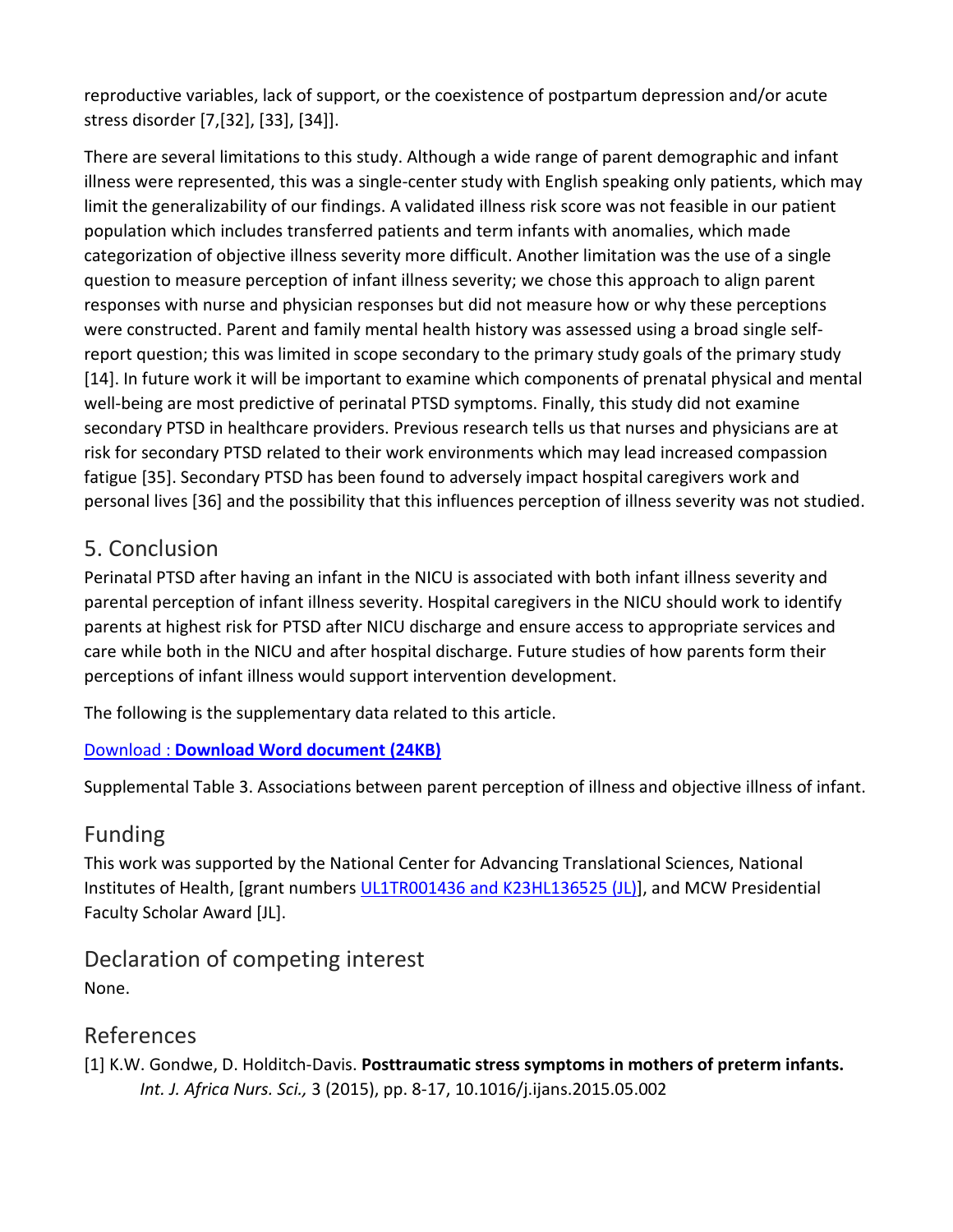- [2] A. Aftyka, B. Rybojad, I. Rozalska-Walaszek, P. Rzoñca, E. Humeniuk. **Post-traumatic stress disorder in parents of children hospitalized in the neonatal intensive care unit (NICU): medical and demographic risk factors.** *Psychiatr. Danub.,* 26 (2014), pp. 347-352
- [3] A. Petit A, Eutrope, J., Thierry, A., Bednarek, N., Aupetit, L., Saad, S., Vulliez, L., Sibertin-Blanc, D., Nezelof, S., Rolland, Mother's emotional and posttraumatic reactions after a preterm birth: the mother-infant interaction is at stake 12 months after birth, *PLoS One*. 11 (2016) 1–14. doi:https://0-doi-org.libus.csd.mu.edu/10.1371/journal.pone.0151091.
- [4] J.E. Davidson, C. Jones, O.J. Bienvenu. **Family response to critical illness: postintensive care syndrome-family.** *Crit. Care Med.,* 40 (2012), pp. 1-7, 10.1097/CCM.0b013e318236ebf9
- [5] N. Cook, S. Ayers, A. Horsch. **Maternal posttraumatic stress disorder during the perinatal period and child outcomes: a systematic review.** *J. Affect. Disord.* (2018), pp. 18- 31, 10.1016/j.jad.2017.07.045
- [6] M. Forcada-Guex, A. Borghini, B. Pierrehumbert, F. Ansermet, C. Muller-Nix. **Prematurity, maternal posttraumatic stress and consequences on the mother–infant relationship** ☆ *Early Hum. Dev.,* 87 (2011), pp. 21-26, 10.1016/j.earlhumdev.2010.09.006
- [7] C.T. Beck, R.K. Gable, C. Sakala, E.R. Declercq. **Posttraumatic stress disorder in new mothers: results from a two-stage U.S. National Survey.** *Birth*, 38 (2011), pp. 216-227, 10.1111/j.1523- 536X.2011.00475.x
- [8] Y.M. Parfitt, S. Ayers. **The effect of post-natal symptoms of post-traumatic stress and depression on the couple's relationship and parent-baby bond.** *J. Reprod. Infant Psychol*., 27 (2009), pp. 127-142, 10.1080/02646830802350831
- [9] B. Pierrehumbert, A. Nicole, C. Muller-Nix, M. Forcada-Guex, F. Ansermet. **Parental post-traumatic reactions after premature birth: implications for sleeping and eating problems in the infant.**  *Arch. Dis. Child. - Fetal Neonatal Ed.,* 88 (2003), pp. F400-F404, 10.1136/fn.88.5.F400
- [10] H.-P. Chang, J.-Y. Chen, Y.-H. Huang, C.-J. Yeh, J.-Y. Huang, P.-H. Su, V.C.-H. Chen. **Factors associated with post-traumatic symptoms in mothers of preterm infants.** *Arch. Psychiatr. Nurs.,* 30 (2016), pp. 96-101, 10.1016/j.apnu.2015.08.019
- [11] N. Feeley, P. Zelkowitz, C. Cormier, L. Charbonneau, A. Lacroix, A. Papageorgiou. **Posttraumatic stress among mothers of very low birthweight infants at 6 months after discharge from the neonatal intensive care unit.** *Appl. Nurs. Res.,* 24 (2011), pp. 114- 117, 10.1016/j.apnr.2009.04.004
- [12] R.J. Shaw, E. Lilo, W. Benitz, A. Storfer-Isser, M.B. Ball, M. Proud, N.S. Vierhaus, A. Huntsberry, K. Mitchell, M.M. Adams, S.M. Horwitz. **Screening for symptoms of postpartum traumatic stress in a sample of mothers with preterm infants.** *Issues Ment. Heal. Nurs*., 35 (2014), pp. 198-207, 10.3109/01612840.2013.853332
- [13] S. Brooks, S. Rowley, E. Broadbent, K.J. Petrie. **Illness perception ratings of high-risk newborns by mothers and clinicians: relationship to illness severity and maternal stress.** *Health Psychol*. (2012), 10.1037/a0027591
- [14]S. McAndrew, K. Acharya, J. Westerdahl, D. Brousseau, J. Panepinto, P. Simpson, J. Leuthner, J. Lag atta. **A prospective study of parent health-related quality of life before and after NICU discharge.** *J. Pediatr*., 231 (2019), pp. 38-45
- [15] J.L. Callahan, S.E. Borja, M.T. Hynan. **Modification of the perinatal PTSD questionnaire to enhance clinical utility.** *J. Perinatol*., 26 (2006), pp. 533-539, 10.1038/sj.jp.7211562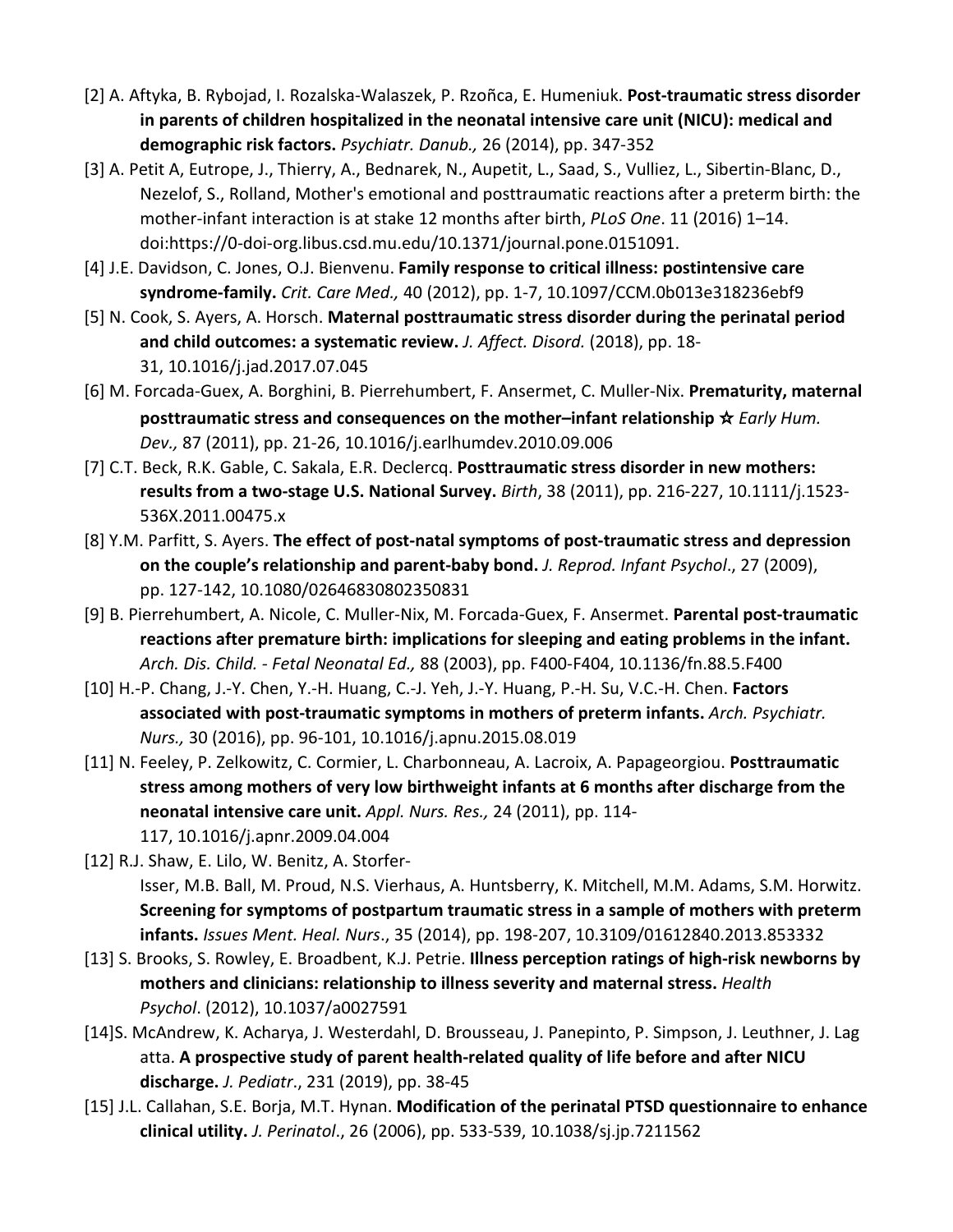- [16] DeMier R.L., Hynan M.T., Harris H.B., Perinatal stressors as predictors of symptoms of posttraumatic stress in mothers of infants at high risk., *J. Perinatol*. 16 (1996) 276–280.
- [17] P.A. Harris, R. Taylor, R. Thielke, J. Payne, N. Gonzalez, J.G. Conde. **Research electronic data capture (REDCap)-A metadata-driven methodology and workflow process for providing translational research informatics support.** *J. Biomed. Inform*., 42 (2009), pp. 377- 381, 10.1016/j.jbi.2008.08.010
- [18] T.I.N. Network. **The CRIB (clinical risk index for babies) score: a tool for assessing initial neonatal risk and comparing performance of neonatal intensive care units.** The International Neonatal Network., *Lancet* (London, England)., 342 (1993), pp. 193-198, 10.1016/0140-6736(93)92296-6
- [19] S.S. Harsha, B.R. Archana. **SNAPPE-II (score for neonatal acute physiology with perinatal extension-II) in predicting mortality and morbidity in NICU.** *J. Clin. Diagnostic Res.,* 19 (2015), pp. SC10-SC12, 10.7860/JCDR/2015/14848.6677
- [20] StataCorp. *Stata Statistical Software: Release 15.* College Station, TX, StataCorp LLC (2017) (n.d.)
- [21] M. Hynan, K. Mounts, D. Vanderbilt. **Screening parents of high-risk infants for emotional distress: rationale and recommendations.** *J. Perinatol*., 3372 (2013), pp. 748-753, 10.1038/jp.2013.72
- [22] R.J. Shaw, E.A. Lilo, A. Storfer-Isser, M.B. Ball, M.S. Proud, N.S. Vierhaus, A. Huntsberry, K. Mitchell, M.M. Adams, S.M. Horwit z. **Screening for symptoms of postpartum traumatic stress in a sample of mothers with preterm infants.** *Issues Ment. Health Nurs.,* 35 (2014), pp. 198- 206, 10.3109/01612840.2013.853332
- [23]R.J. Shaw, C.J. Sweester, N.S. John, E. Lilo, J.B. Corcoran, B. Jo, S.H.K. Howell, W.E. Benitz, N. Feinste in, B. Melnyk, S.M. Horwitz. **Prevention of postpartum traumatic stress in mothers with preterm infants: manual development and evaluation.** *Issues Ment. Heal. Nurs.,* 34 (2013), pp. 578-586, 10.3109/01612840.2013.789943. Issues Ment Heal. Nurs Downloaded from Informahealthcare.Com by Stanford Univ
- [24] M. Jotzo, C.F. Poets. **Helping parents cope with the trauma of premature birth: an evaluation of a trauma-preventive psychological intervention.** *Pediatr*, 115 (2005), pp. 915- 919, 10.1542/peds.2004-0370
- [25] S. De Wit, P.K. Donohue, J. Shepard, R.D. Boss. **Mother-clinician discussions in the neonatal intensive care unit: agree to disagree.** *J. Perinatol*., 33 (2013), pp. 278- 281, 10.1038/jp.2012.103
- [26] K.J. Petrie, L.A. Jago, D.A. Devcich. **The role of illness perceptions in patients with medical conditions.** *Curr Opin Psychiatry*, 20 (2007), pp. 163-167, 10.1097/YCO.0b013e328014a871
- [27] K.J. Petrie, J. Weinman. **Patients' perceptions of their illness: the dynamo of volition in health care.** *Curr. Dir. Psychol. Sci.,* 21 (2012), pp. 60-65, 10.1177/0963721411429456
- [28] R. Sheldrick, N. Tarrier, E. Berry, J. Kincey. **Post-traumatic stress disorder and illness perceptions over time following myocardial infarction and subarachnoid haemorrhage.** *Br. J. Health Psychol.,* 11 (2006), pp. 387-400, 10.1348/135910705X71434
- [29]A. Janvier, J. Lantos, J. Aschner, K. Barrington, B. Batton, D. Batton, S.F. Berg, B. Carter, D. Campbell , F. Cohn, A.D. Lyerly, D. Ellsbury, A. Fanaroff, J. Fanaroff, K. Fanaroff, S. Gravel, M. Haward, S. K utzsche, N. Marlow, M. Montello, N. Maitre, J.T. Morris, O.G. Paulsen, T. Prentice, A.R. Spitzer. **Stronger and more vulnerable: a balanced view of the impacts of the NICU experience on parents.** *Pediatrics*., 138 (2016), p. e20160655, 10.1542/peds.2016-0655